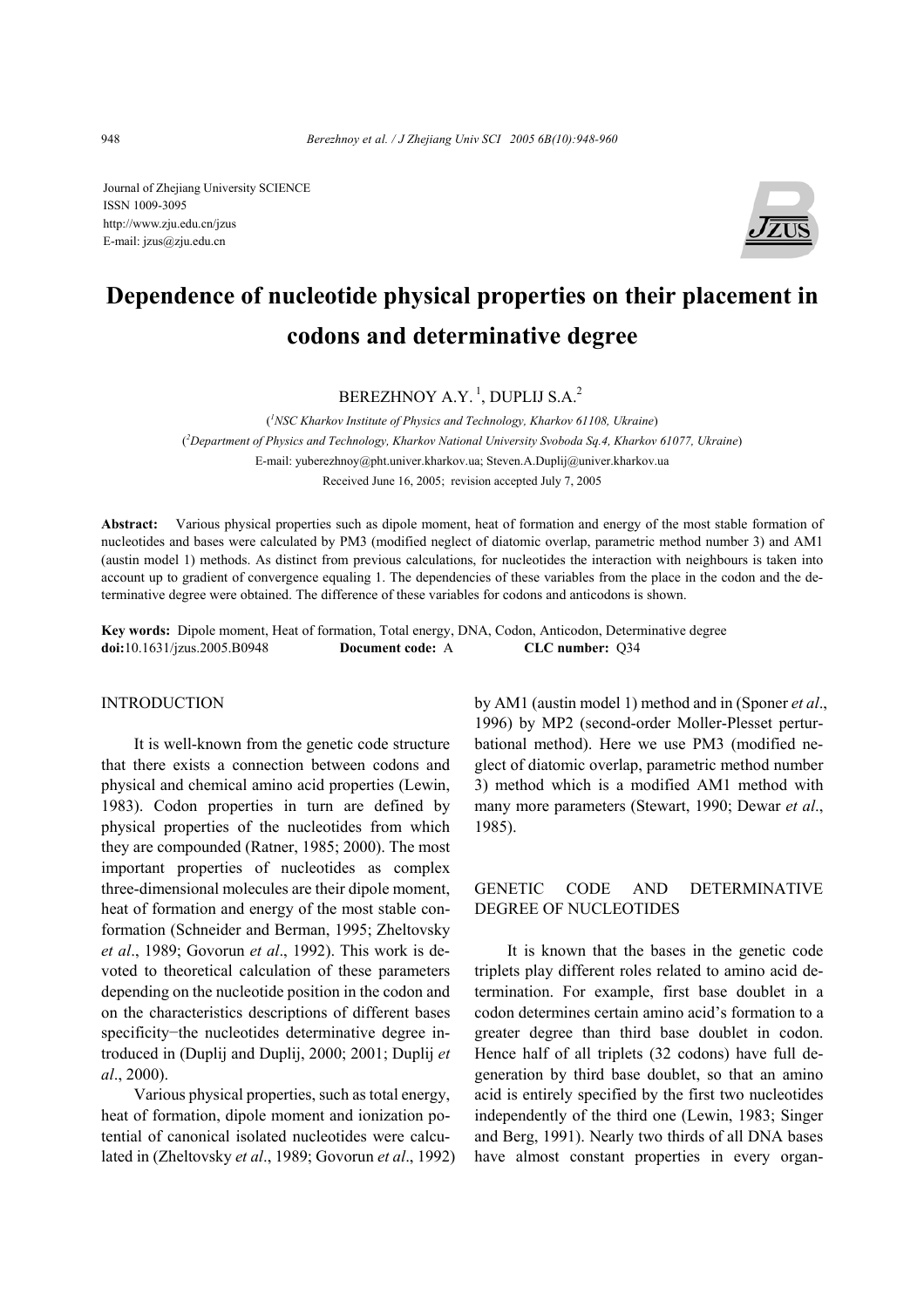ism−those are the bases being in the first or second positions in a triplet. Sixteen of possible doublets may be described as two octets. The first eight doublets ("strong") code amino acids independently of the third codon's nucleotide base and another eight doublets ("weak") determine the codon by third nucleotide base. So it is possible to arrange nucleotides in decreasing order of their ability of amino acid one-to-one determination in such a way: C, G, T, A (Rumer, 1968). In the works (Duplij and Duplij, 2000; Duplij *et al*., 2000) an abstract characteristics of nucleotides−the determinative degree (*dx*)−was introduced and used for numerical description of the "strength" of nucleotides. It was proposed so as shown as follows:

| Pyrimidine   | Purine       | Pyrimidine | Purine    |
|--------------|--------------|------------|-----------|
| $\mathbf{C}$ | $\mathbf{r}$ |            |           |
| Very strong  | Strong       | Weak       | Very weak |
| $d_c=4$      | $d_G=3$      | $d_T = 2$  | $d_A=1$   |

It allows us to follow from the qualitative description of the genetic code structure (relative to ability of coding amino acids) to its quantitative description. We suppose that the first approximation determinative degree of codons is additive, that is for doublet *x*, *y* we have  $d_{xy} = d_x + d_y$ . So the rhombic doublets structure can be presented as follows:



which corresponds to the rhombic version of the genetic dictionary (Karasev and Sorokin, 1997; Karasev, 1976), and is related to the "strength" of every doublet so that horizontal rows of this structure consist of doublets with equal "strength". The additivity proposition for triplets gives the possibility to calculate their "strength" by the formula  $d_{xyz} = d_x + d_y + d_z$  and to examine the symmetry of the cubic codon matrix.

Next we deal with physical properties of nucleotides depending on the abstract characteristics−their determinative degree *d*.

#### METHODS OF CALCULATIONS AM1, PM3

AM1 is a modified MNDO (modified neglect of differential overlap method) method. PM3 is a reparametrization of AM1 which is based on the ignoring of diatomic differential overlap (NDDO) approximation (Stewart, 1990). NDDO retains all one-center differential overlap terms when coulomb and exchange integrals are computed. PM3 differs from AM1 only in the values of the parameters (Dewar *et al*., 1985). The parameters for PM3 were derived by comparing a much larger number and wider variety of experimental versus computed molecular properties. The elements of the Fock matrix based on the NDDO approximation are described below. When orbitals  $\phi_{\mu}$  and  $\phi_{\nu}$  are on different centers, the off-diagonal elements of the Fock matrix are

$$
F_{\mu\nu}^{\alpha} = H_{\mu\nu} - \sum_{\lambda}^{A} \sum_{\sigma}^{B} P_{\lambda\sigma}^{\alpha} (\mu \lambda \mid \nu \sigma),
$$

where  $\mu$  on *A*,  $\nu$  on *B*,  $A \neq B$ , and when  $\phi_{\mu}$  and  $\phi_{\nu}$  are different atomic orbitals but on the same center, then off-diagonal elements of the Fock matrix are

$$
F_{\mu\nu}^{\alpha} = H_{\mu\nu} + P_{\mu\nu}^{\alpha} [3(\mu\nu \mid \mu\nu) - (\mu\mu \mid \nu\nu)]
$$

$$
+ \sum_{B} \sum_{\sigma}^{B} \sum_{\lambda}^{B} P_{\lambda\sigma}^{\alpha+\beta} (\mu\nu \mid \lambda\sigma).
$$

where  $\lambda$  is index of orbitals on atom A and  $\sigma$  is index of orbitals on atom B, and  $\alpha$  and  $\beta$  desribe two different sets of spatial molecular orbitals−those that hold electrons with spin up and those that hold electrons with spin down, respectively.

The diagonal elements of the Fock matrix are

$$
F_{\mu\mu}^{\alpha} = \sum_{\nu}^{A} \Big[ P_{\nu\nu}^{\alpha+\beta} (\mu\mu \,|\, \nu\nu) - P_{\nu\nu}^{\alpha} (\mu\mu \,|\, \nu\nu) \Big] + \sum_{B} \sum_{\sigma}^{B} \sum_{\lambda}^{B} P_{\lambda\sigma}^{\alpha+\beta} (\mu\mu \,|\, \lambda\sigma) + H_{\mu\mu},
$$

where  $P^{\alpha+\beta} = P^{\alpha} + P^{\beta}$  and *P* is the effective number of electrons occupying the atomic orbital.

The terms involved in the above equations are described below.

#### **Two-center two-electron integrals**

The MNDO method has 22 unique two-center two-electron integrals for each pair of heavy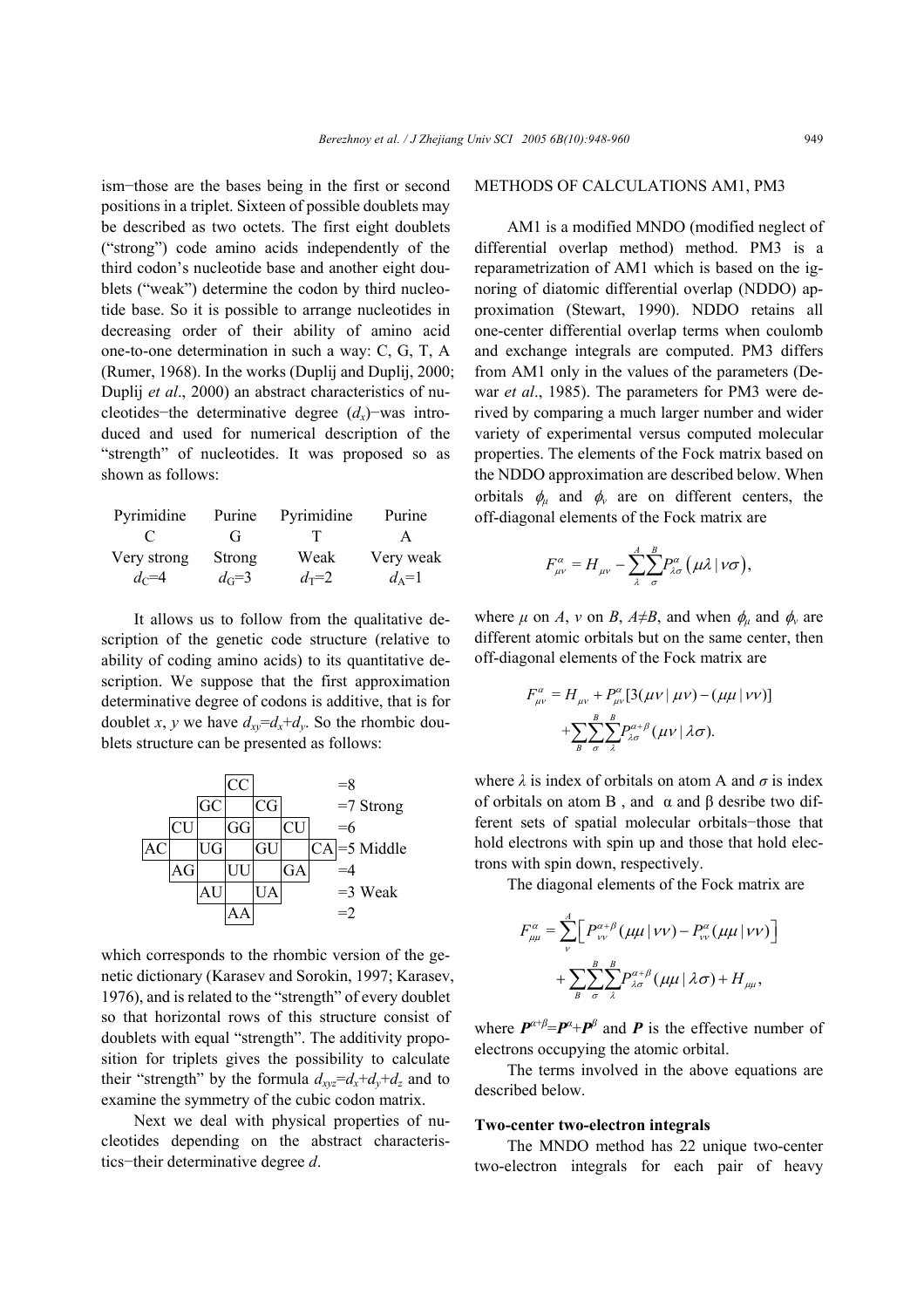(non-hydrogen) atoms in their local atomic frame. With exception of integral 22,  $(p_p p'_p | p_p p'_p)$ , where the index  $p=\sigma, \pi$ , all other integrals can be computed a priory without loss of rotational invariance. That is, no integral depends on the value of another integral, except for the last one. It can be shown that

$$
(p_{\pi}p'_{\pi} | p_{\pi}p'_{\pi}) = \frac{1}{2}(p_{\pi}p_{\pi} | p_{\pi}p_{\pi}) - (p_{\pi}p_{\pi} | p'_{\pi}p'_{\pi}). (1)
$$

The two-center two-electron repulsion integrals *µν*|*λσ* represent the energy of interaction between the charge distributions ( $\phi_u \phi_v$ ) in atom *A* and ( $\phi_d \phi_{\sigma}$ ) in atom *B*. Because the repulsion interaction energy of two point charges is inversely proportional to the distance separating the two charges, for example the (*ss*|*ss*) two-centered two-electron integral can be represented by:

$$
(ss|ss) = \frac{1}{\left( (R + c_A + c_B)^2 + \frac{1}{4} (1/A_A + 1/A_B)^2 \right)^{1/2}},
$$
 (2)

where  $A_A$ ,  $A_B$  are parameters and  $c_A$ ,  $c_B$  are distances of the multipole charges from their respective nuclei *A* and *B* (a simple function of the atomic orbital type). There are some boundary conditions which can be used to fix parameters  $A_A$  and  $A_B$ . For example, when the distance (*R*) between nucleus *A* and nucleus *B* approaches to zero, i.e.,  $R_{AB} \rightarrow 0$ , the value of the two-center two-electron integral should approach to the corresponding monocentric integral. The MNDO nomenclature for these monocentric integrals is,

$$
Gss = (ss|ss), Gsp = (ss|pp), Hsp = (sp|sp)Gpp = (pp|pp), Gp2 = (pp|p'p'), Hpp = (pp'|pp') (3)
$$

Using the above asymptotic forms of the two-center two-electron integrals, the parameters  $A_A$ and  $A_B$  can be derived. One uses AM to represent the parameter  $A$  obtained via  $G_{ss}$ , AD to represent the parameter *A* obtained via  $H_{sp}$ , and AQ to represent the parameter *A* obtained from  $H_{pp'}$ . Therefore, for example the two-center two-electron integral (*ss*|*ss*) can be written as

$$
(ss \mid ss) = \frac{1}{\left(R_{AB}^2 + \frac{1}{2} (1 / AM_A + 1 / AM_B)^2\right)^{1/2}}.
$$
 (4)

#### **One-center one–electron integral** *Hµµ*

The diagonal elements of the core Hamiltonian represent the energy of an electron in an atomic orbital of the corresponding atom  $U_{\mu\mu}$  plus the attraction of an electron in the atomic orbital (one atom *A*) for the other nuclei (atoms *B*). In the MNDO method, the one-center one-electron integral  $H_{\mu\mu}$  is given by:

$$
H_{\mu\mu} = U_{\mu\mu} - \sum_{B \neq A} V_{AB},\tag{5}
$$

where  $V_{AB}$  represents attraction of an electron in an atomic orbital of the corresponding atom (on atom *A*) for the other nuclei (atoms *B*), and it can be approximated in a similar way as before

$$
V_{AB} = Z_B(\mu\mu|ss) \tag{6}
$$

where  $(\mu\mu|ss)$  is the MNDO generalization of the MINDO3 (modified intermediate neglect of differential overlap method) two-electron integral  $\gamma^{AB}$ , which represents the average electrostatic repulsion between an electron on atom *A* (in any orbital) and the electron on atom *B* (in any orbital) and  $Z_B$  is the core charge of B (nuclear point charge minus inner shell electrons).

## **Two-center one-electron integral** *Hµν* **(resonance integral)**

In the MNDO method the resonance integral  $H_{\mu\nu}$ is proportional to the overlap integral  $S_{\mu\nu}$ .

$$
H_{\mu\nu} = S_{\mu\nu} \frac{(\beta_{\mu} + \beta_{\nu})}{2},
$$
 (7)

where  $\beta_{\mu}$  and  $\beta_{\nu}$  are adjustable parameter characteristics of atomic orbital  $\phi_u$  on atom *A* and  $\phi_v$  on atom *B*. For a given first-row or second-row element, there are at most two different  $\beta$  parameters, i.e.,  $\beta_s^A$  for the *s*-orbital and  $\beta_n^A$  for the *p*-orbital of atom *A*.

## **One-center two-electron integrals**

These integrals in the MNDO method are derived from experimental data on isolated atoms. For each atom there is a maximum of five one-center two-electron integrals, that is (*ss*|*ss*), (*ss*|*pp*), (*sp*|*sp*),  $(pp|pp)$ , where *p* and *p'* are two different *p*-type atomic orbitals. The extra one-center two-electron integral,  $(pp'|pp')$  is related to two of the other integrals by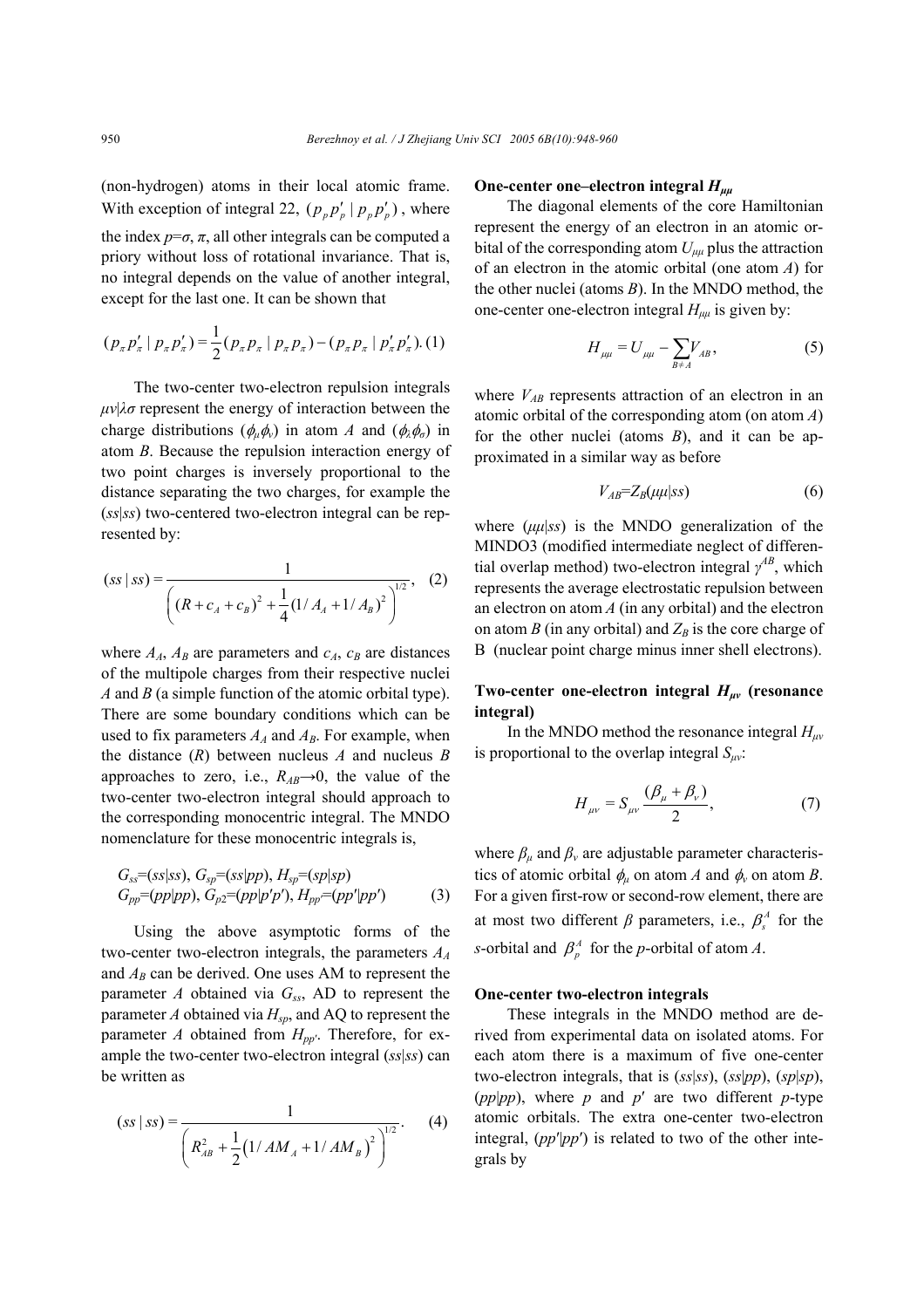$$
(pp'|pp')=1/2[(pp|pp)-(pp|p'p')].\tag{8}
$$

If the five independent one-center two-electron integrals are expressed by symbols  $G_{ss}$ ,  $G_{sp}$ , etc., the Fock matrix element contributions from the one-center two-electron integrals are

$$
F_{ss}^{\alpha} = P_{ss}^{\beta} G_{ss} + (P_{px}^{\alpha+\beta} + P_{py}^{\alpha+\beta} + P_{pz}^{\alpha+\beta}) G_{sp}
$$
  
\n
$$
- (P_{px}^{\alpha} + P_{py}^{\alpha} + P_{pz}^{\alpha}) H_{sp},
$$
  
\n
$$
F_{sp}^{\alpha} = P_{sp}^{\alpha+\beta} H_{sp} - P_{sp}^{\alpha} (H_{sp} + G_{sp}),
$$
  
\n
$$
F_{pp}^{\alpha} = P_{ss}^{\alpha+\beta} G_{sp} - P_{ss}^{\alpha} H_{sp} + P_{pp}^{\beta} G_{pp} + (P_{p'p'}^{\alpha+\beta} + P_{p'p'}^{\alpha+\beta}) G_{p2}
$$
  
\n
$$
- \frac{1}{2} (P_{p'p'}^{\alpha+\beta} + P_{p'p'}^{\alpha+\beta}) (G_{pp} - G_{p2}),
$$
  
\n
$$
F_{pp}^{\alpha} = P_{pp'}^{\alpha+\beta} (G_{pp} - G_{p2}) - \frac{1}{2} P_{pp'}^{\alpha} (G_{pp} + G_{p2}),
$$

where  $P^T = P^{\alpha+\beta} = P^{\alpha} + P^{\beta}$ , where  $P^{\alpha}$  and  $P^{\beta}$  are density matrices for two different sets of spatial molecular orbitals−those that hold electrons with spin up and those that hold electrons with spin down. By reversing the superscripts  $\alpha$  and  $\beta$  in the above three equations, one can easily get three similar equations for the beta orbitals Fock matrix elements.

#### **Core-core repulsion integrals**

From electrostatics the core-core repulsion is  $E_N(A,B)=Z_AZ_B/R_{AB}$ , where  $Z_A$  and  $Z_B$  are core charges (nuclear point charges minus inner shell electrons). Since the electron-electron and electron-core integrals do not immediately collapse to the form *c*/*RAB* (where  $R_{AB}$  is the distance between atom *A* and atom *B*, and *c* is a constant) for distances greater the van de Waals radii, there would be a net repulsion between two neutral atoms or molecules. To deal with this, core-core repulsion is approximated by  $E_N(A,B)$ =  $Z_A Z_B \gamma^{AB}$ . In addition to this term, the decreasing screening of the nucleus by the electrons as the interatomic distance becomes very small must be considered. At very small distances the core-core term should approach to the classic form. To account for this, an additional term is added to the basic core-core repulsion integral as follows:

$$
E_N(A,B)=Z_AZ_B\times[\gamma^{AB}+(1/R_{AB}-\gamma^{AB})\exp(-\alpha_{AB}R_{AB})]
$$
 (9)

where  $\alpha_{AB}$  is a diatomic parameter. The MNDO approximation to the screening effect is similar to that of other methods but has the functional form

$$
E_N(A,B)=Z_AZ_B(s_A s_A|s_B s_B)\times[1+\exp(-\alpha_A R_{AB})+\exp(-\alpha_B R_{AB})].
$$
\n(10)

The core-core repulsion integrals are different for O-H and N-H interactions, and are

$$
E_N(A,H) = Z_A Z_H(s_A s_A | s_H s_H) \times [1 + \exp(-\alpha_A R_{AH}) / \frac{R_{AH} + \exp(-\alpha_H R_{AH})}{\sin(\alpha_H R_{AH})},
$$
(11)

where  $\alpha$  is an adjustable atomic parameter. The numerical values of  $\alpha$  are the same for each element.

The mixed models used in AM1 and PM3 are identical, because these methods are derived based on NDDO. The core Hamiltonian correction due to the interaction of the charges between the quantum mechanics region and the classic region is for both and are on atom *A*, and the average electrostatic repulsion between an electron on atom *A* (in any orbital) and an electron on atom *B* (in any orbital), is  $\gamma_{AB} = \mu_A \nu_A |_{SBSB}$ . The interaction energy between the nuclei in the quantum mechanical region and the charges (including the nuclear charges and electronic charges) is

$$
\Delta E_N = \sum \{ Z_A Z_B (s_A s_A | s_B s_B) \times (1 + \exp(-\alpha_A R_{AB}) / R_{AB}
$$
  
+  $\exp(-\alpha_A R_{AB}) - Z_A Q_B (s_A s_A | s_B s_B) \}$  (12)

where  $Q_B$  is the electronic charge of atom B, with

$$
\left(s_A s_A \,|\, s_B s_B\right) = \frac{1}{\left(R_{AB}^2 + \frac{1}{2} \left(1/AM_A + 1/AM_B\right)^2\right)^{1/2}}\tag{13}
$$

where AM are the monopole-monopole interaction parameters.

# CALCULATION OF PHYSICAL PARAMETERS FOR BASES AND SINGLE NUCLEOTIDES

Knowledge of the physico-chemical properties of isolated canonical nucleotide bases are important for understanding the nature of nucleotide-nucleotide and protein-nucleic acid recognition (Schneider and Berman, 1995; Zheltovsky *et al*., 1989). In (Govorun *et al*., 1992) the AM1 method was applied to calculate dipole moment, heat of formation and total energy of nucleotide bases.

Our further interest was to provide similar cal-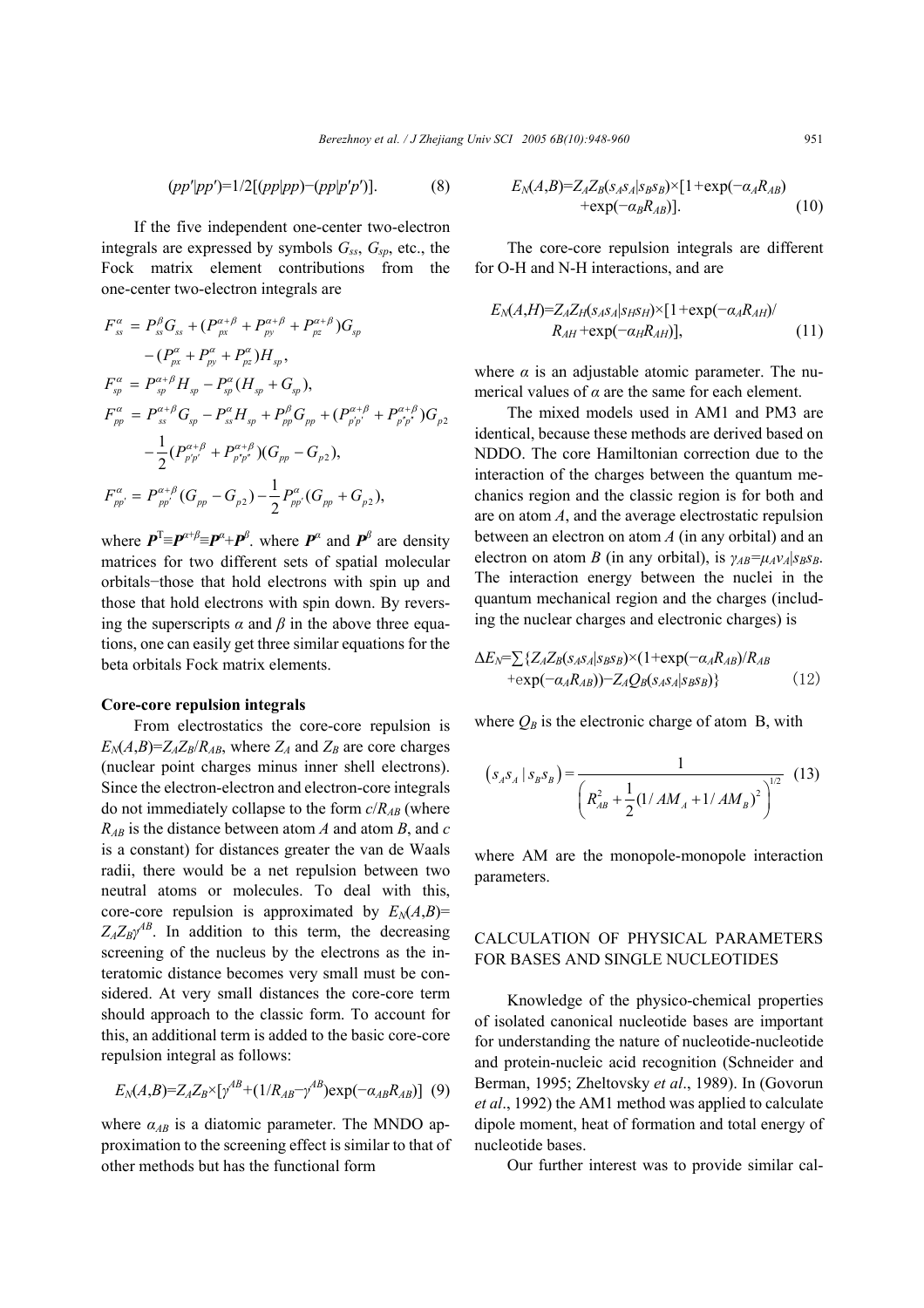culations also for nucleotides themselves. We conducted such calculations by PM3 method, and the results are presented in Fig.1 for dipole moment, total energy and heat of formation showing that dipole moment values calculated by PM3 method for all nucleotides except guanine are very close to ones calculated by AM1 method (Fig.1a). The total energy for nucleotides and their bases behave similaring, but shifted by  $-27214.2$  kJ/mol (Fig.1b). The heats of formation of nucleotides were all negative and also had similar functional dependence shifted by around



**Fig.1 Dependence of physical properties of isolated nucleotides and their bases from the determinative degree (a) Dipole moment; (b) Energy of most stable formation; (c) Heat of formation** 

−1465 kJ/mol (Fig.1c).

Such a difference can be explained by the influence of negative energy of the added disoxiribose atoms and  $PO<sub>4</sub>$  group.

# DIPOLE MOMENT OF NUCLEOTIDES IN TRIPLETS

The dipole moment of a molecule describes the linear inhomogeneity of its charge distribution and plays an important role in determination of molecule size and can be related with intermolecular interaction in such complex systems as DNA. In the simplest case dipole is a system containing two equal by module but different by sign charges  $q$  at the distance  $r$ , with this system having dipole moment *D*=*qr*. In the case of liquid medium with irregular charge distribution *ρ*(*r*) the dipole moment is  $D=\int \rho(r)r d^3r$ . The dipole may be formed also from one positive or negative charge and zero charge.

We have calculated the dipole moment of all nucleotides taking into account their interaction with their neighbours. In such a way, we obtained the functional dependencies of the dipole moment according to its place in the codon (Fig.2) and to the determinative degree (Fig.3).

Some dipole moments as seen from Fig.2 have the maximum value in the middle point, but sometimes the maximum of nucleotide in one codon differs from its dipole moments in other codons. The nucleotide dipole moments have not so appreciable differences in other two points and some nucleotides have maximum dipole moment in the central point, except some cases of guanine located at the beginning of codons have much lower dipole moment value at two other points.

Let us look at the graphs of dipole moments in more detail. The plot describing dependence of the adenine dipole moment value on its location at the codon shows that all the dipoles moments lie very close to each other when adenine located at the beginning of the codon. If adenine located in the middle of the codon, its dipole moment values were dispersed (Fig.2). In this case adenine had larger value of dipole moment in codons TAG and TAT, than in codons TAA and TAC. In codons AAT and AAA adenine had notably large dipole moment, in codons CAG and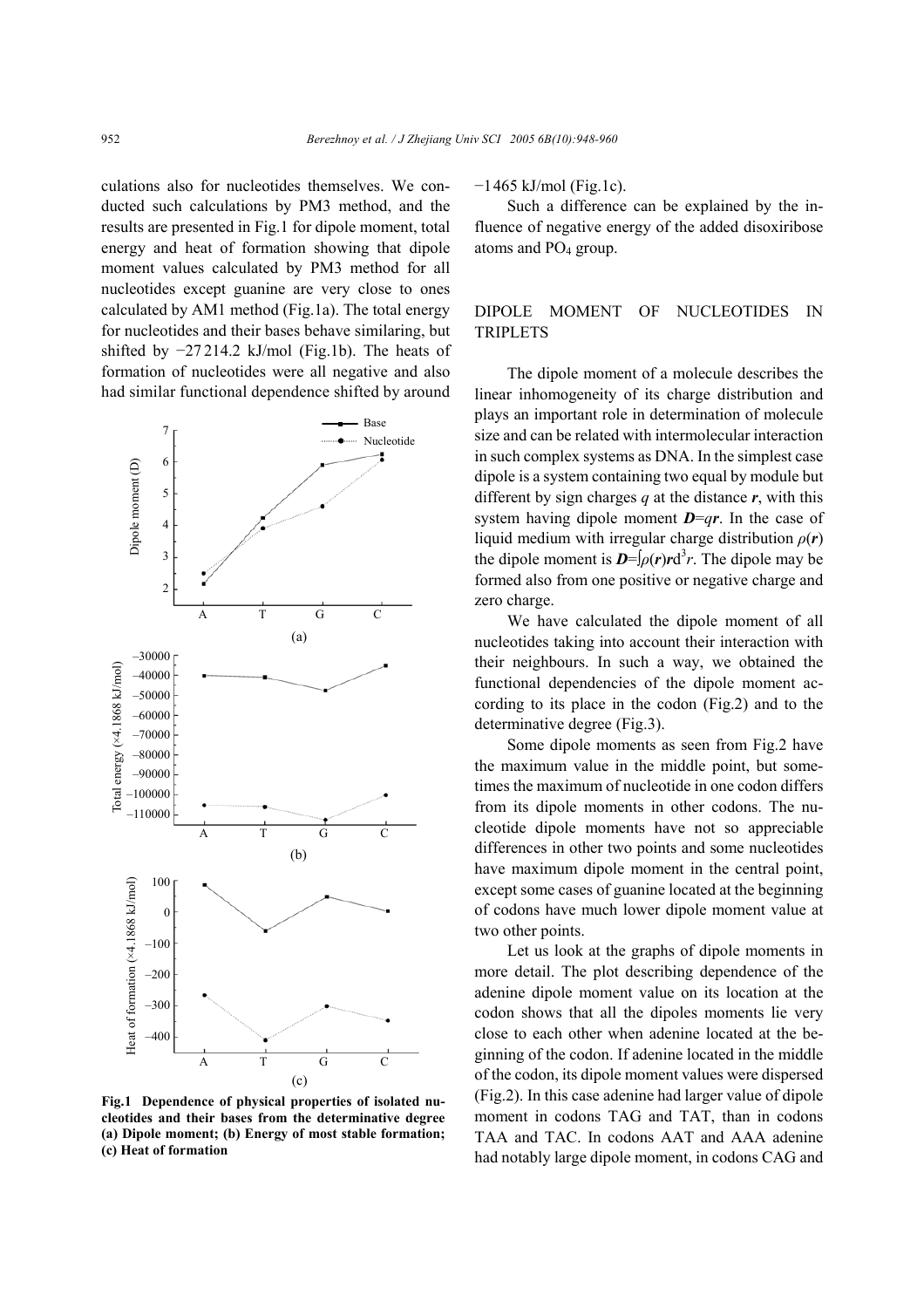CAT it had lower value, but was larger than that in codons CAC and CAA. Also adenine in the codons GAT and AAT (which code the leucine) had larger dipole moment than in other codon coding leucine. The adenine dipole moment in codons GAG and GAC was larger than that in GAA. When the adenine located at the end of the codon, the values of its dipole moments were almost equal except in codons GCA, GGA and AGA, in which the adenine dipole moment was lower than that in others.

The dependence of the thymine dipole moment on its location in the codon (Fig.2) indicated that, if





**Fig.2 Dependence of nucleotide dipole moment from its position in codon** 

**Fig.3 Dependence of dipole moment of nucleotides based on the different places (X) in codon from determinative degree (a) The first place; (b) The second place; (c) The third place**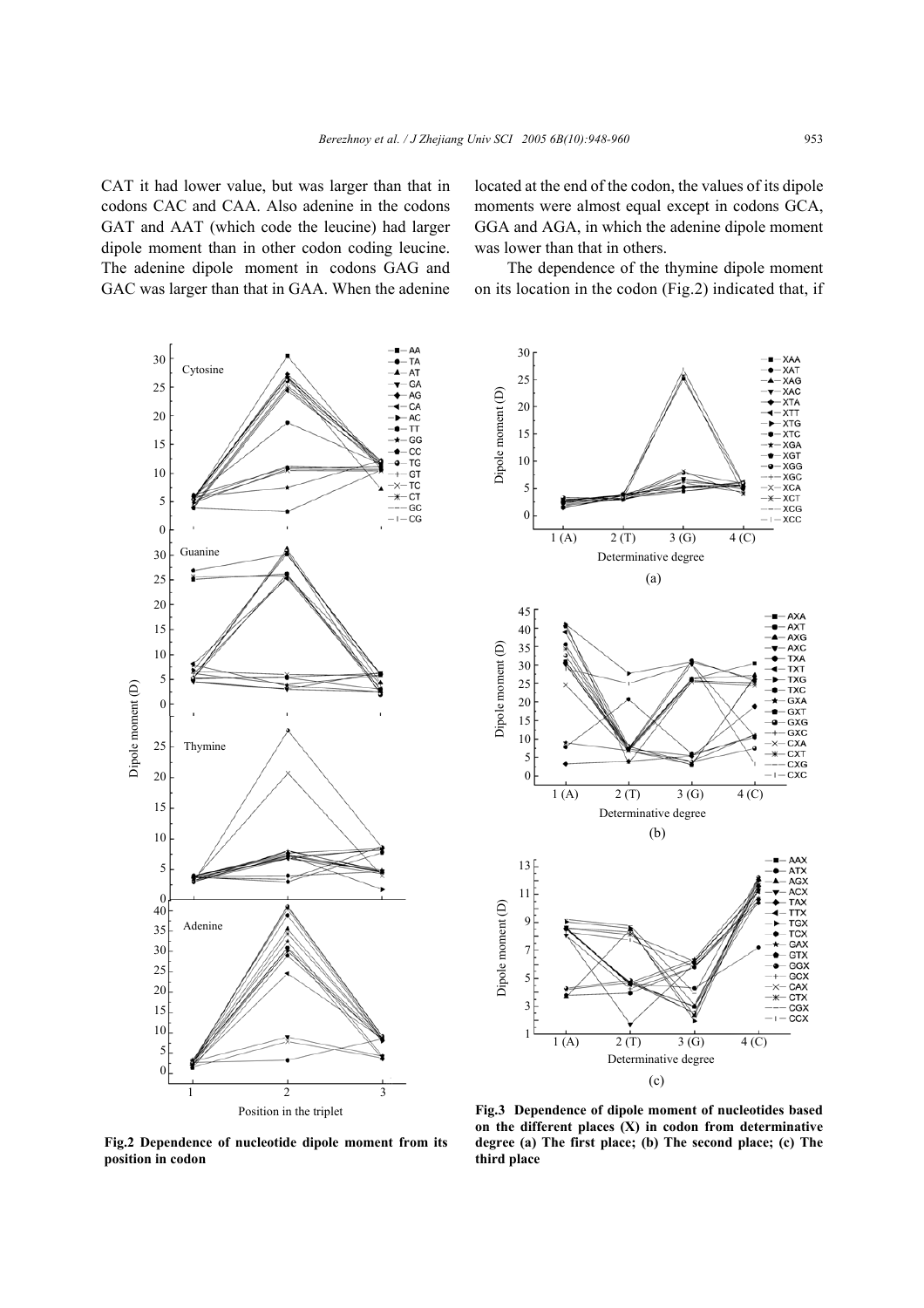the nucleotide located at the beginning of the codon, its dipole moment's values were almost equal to each other except the case when it in codon TGC, where thymine had lower dipole moment value. When thymine located in the middle part of the codon its dipole moment's values in different codons were dispersed but their dispersal was not as large as those of adenine dispole moment values. Thymine had larger dipole moment in codons TTG and TTC than in codons TTA and TTT. If thymine located at the end of the codon, its dipole moments in different codons were divided into three groups. The largest dipole moment for the nucleotide occured when it located in the first group consisting of codons TGT, CGT, CCT, CTT and CAT. All other codons except ACT were in another group where the dipole moment's value was lower than that in the first group. If thymine loacted in the codon ACT**,** it had the lowest dipole moment's value.

The dependence of guanine dipole moment value on its location in the codon (Fig.2) showed that when guanine located at the beginning of the codon it had in codons GCC, GCT and GAA much larger dipole moment than in other codons. When the guanine located in the middle of the codon it had the largest dipole moment in codons AGT, TGG and CGC, the lowest in codons TGC, TGT, TGA, GGC and GGT. If located in the middle of another codons, guanine had medium value dipole moment. When guanine located at the end of a codon, its dipole moments in different codons are almost equal except in the codons GCG, CGG and ATG where the guanine dipole moment is larger than in other codons.

The dependence cytosine dipole moment value on its location in the codon (Fig.2) indicated that when cytosine located at the beginning of a codon it had in different codons almost equal dipole moment except the case when it located in the codons CCC and ACA (cytosine had larger dipole moment in these codons than in other ones). When cytosine located in the middle of a codon it had largest dipole moment in codon ACA, lower dipole moment in codons ACG, GCT, TCG, ACT, CCT and CCA, the dipole moment in the codon TCA was noticeably lower than that in other codons except codons GCG, CCC and CGG, where cytosine had medium dipole moments much lower than that in those codon TCA. When cytosine located at the end of a codon its dipole moments were almost equal except for codon ATC, where cytosine had noticeably lower dipole moment than in other codons.

Fig.3a shows the dependence of dipole moment on the type of nucleotide located at the beginning of a codon. When adenine, cytosine or guanine located at the first position, the values of dipole moment had very little differences, but when guanine was the first nucleotide in the codon the dipole moment values differed a little more (some dipole moments had the maximum at this point). The values of dipole moment of codons GAA, GCT, and GCC were greatly larger than all other codon dipole moment values.

Fig.3b on the dependence of dipole moment on the type of nucleotide located in the middle of a codon shows that when the adenine located in the middle of the codon, the GAT, TAG, TAT and CAG codons had the largest dipole moment values forming a little group, all other codons (except CAA, TAC, TAA and GAA) had a little lower dipole moment values and these values also form a group with little differences from each other. The CAA codon had relatively lower dipole moment value, the codons TAC and GAA had much lower values lying very closely to one another and the TAA codon had the lowest dipole moment value. When thymine located in the middle of a codon the codon TTG had the largest dipole moment value, the CTC codon had lower dipole moment value than codon TTG, the TTC codon had much lower dipole moment value and the codons CTG and TTA had almost equal and the lowest dipole moment values. All other codons had almost equal dipole moment values which were a little larger than the lowest values.

In the case of guanine located in the middle of the codon there were four groups with almost equal dipole moment values individually. The group with the largest values of dipole moment was comprised of AGT, CAC and AGC codons, the group with lowest dipole moment values was comprised of GGT, GGC and GGG codons, the group with a little larger dipole moment value was comprised of TGA, TGT and TGC codons. All other codons formed a group with dipole moment values a little lower than the largest dipole moment value.

When cytosine located at the second position in the triplet, the CCC codon had the lowest dipole moment value, the GCG codon had larger value, the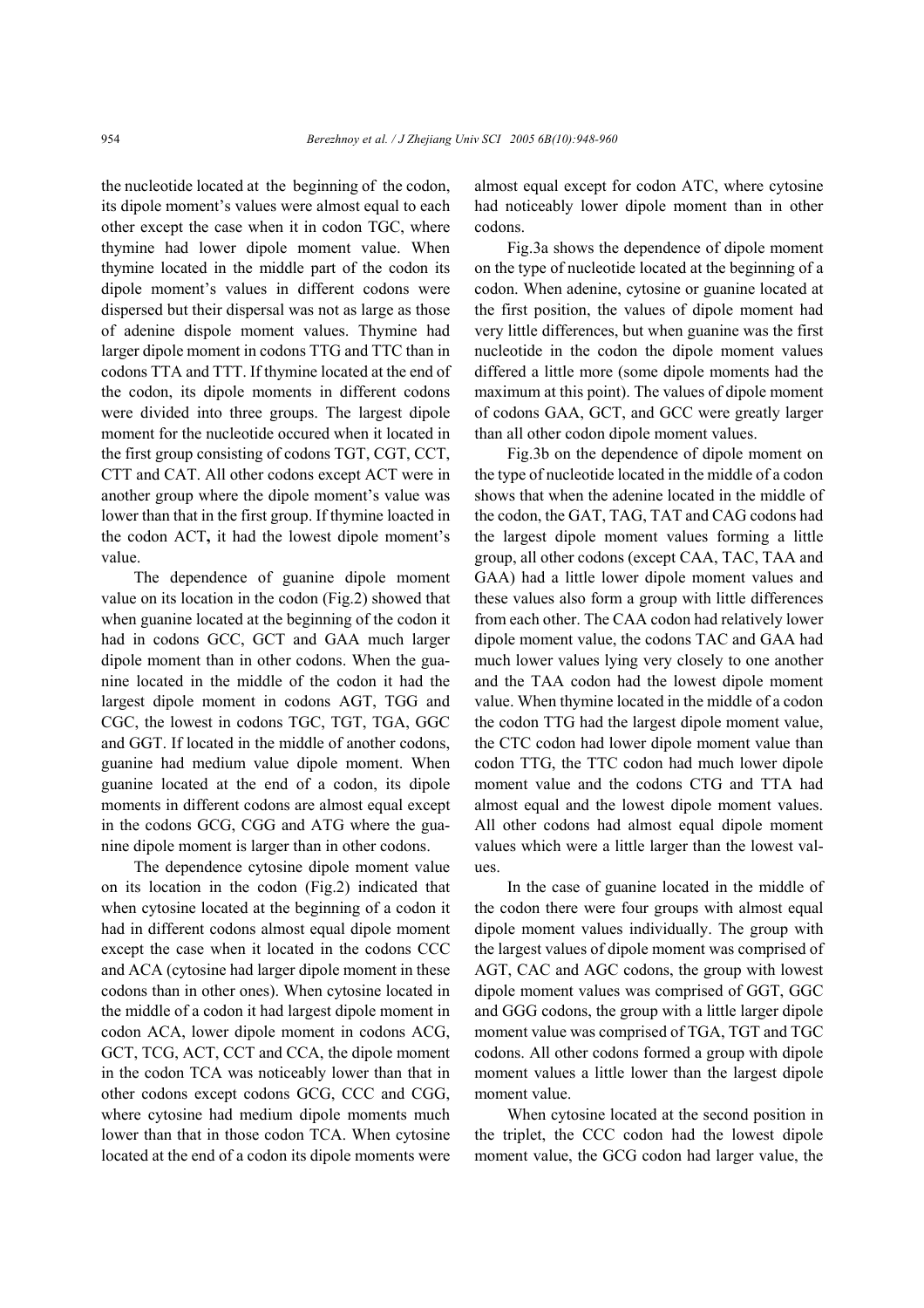ACC, TCT, TCC and GCC codons had almost equal dipole moment values and that were larger that of codon GCG, the TCA codon had dipole moment value appreciably larger than those of codons in the previous group and the ACA codon had the largest dipole moment value. All other codons had dipole moment values very close to each other and formed a group with dipole moment value in-between that of the largest value and the value of the TCA codon.

Fig.3c shows the dependence of dipole moment on the type of nucleotide located at the third position in the codon. When this nucleotide was adenine the TCA and AGA codons had almost equal dipole moment values, the codons GAA and GGA also had almost equal dipole moment values but they were a little larger than the values for codons TCA and AGA. All other codons values comprised a group including three subgroups with little differences from one another. The subgroup with the largest values comprised two groups with almost equal values corresponding to the codons TGA and CGA, the subgroup with lowest values comprised another two almost equal values groups corresponding to the ACA and GCA, all other codons had dipole moment values in-between the values of the subgroup which were almost equal. When thymine located at the third place in the codon all the codons (except ACT with appreciable lowest value) there were two groups with very little different dipole moment values. The group with largest dipole moment values was comprised of AGT, TGT, CGT, CAT, CTT and CCT codons, all other codons comprised another group.

When guanine located at the third place in the codon, codon TGG had the lowest dipole moment value, codon AGG had a little larger value, the codons GGG and GTG had almost equal dipole moment values which were a little larger than that of codon AGG, the codons AAG, TAG and CAG also had almost equal dipole moment value which were a little larger than that of two previous codons. The codons ATG and CGG had appreciably larger dipole moment values with very little differences. All other codons formed a group with very little differences in dipole moment values. When cytosine located at the third place in the codon all the codons except ATC had very large dipole moment values lying very close to one another. The ATC codon in this case had appreciably lower dipole moment value.

# FORMATION HEAT OF NUCLEOTIDES IN **TRIPLETS**

The heat (enthalpy) of formation is calculated by substructing atomic heats (enthalpies) of formation from the binding energy, and it is the value that could be more useful than the directly calculated binding energy. Knowing the enthalpy and temperature it is possible to estimate such system's parameter as heat capacity. Usually, temperature is measured more often than the entropy, and the system pressure is more possible to be constant, than the volume. That is why it is more reliable to find the functions for which the measuring parameters are the "natural" variables, such as the heat of formation (enthalpy).

Heat of formation is the energy released during the process of molecule formation by all atoms including it. When the system volume remains constant, then the quantity of heat provided by system *Q* is equal to its energy change, i.e., d*Q*=d*E*. If the system pressure also remains constant the change of heat is  $dQ = d(E + PV) = dW$ , where  $W = E + PV$  is the function of heat−the enthalpy.

Here we calculated the heat of formation of all nucleotides taking into account their interaction with their neighbours. In such a way we obtained the functional dependencies of the heat of formation based on the location in the codon (Fig.4) and the determinative degree (Fig.5).

The plots showing energy and heat of formation behavior are similar for every nucleotide and these parameters values at one point have comparatively small difference (Fig.4). These parameters having minimum value at the middle point (2) reflects that the central nucleotide in the codon is more stable than those at the edges.

Fig.5a shows dependence of heat of formation on the type of nucleotide located at the first position in the triplet.

If adenine located at the first place in the codon there are five groups with a little difference in the values of heat of formation. The largest value occurs in the group including the codons ATT and ATC, the AAC codon forms another group which has a little lower heat of formation value. The group with lower heat of formation value includes AAA, AAT, ATG and other codons which do not belong to other groups. In the fourth group there is only AAG codon, the last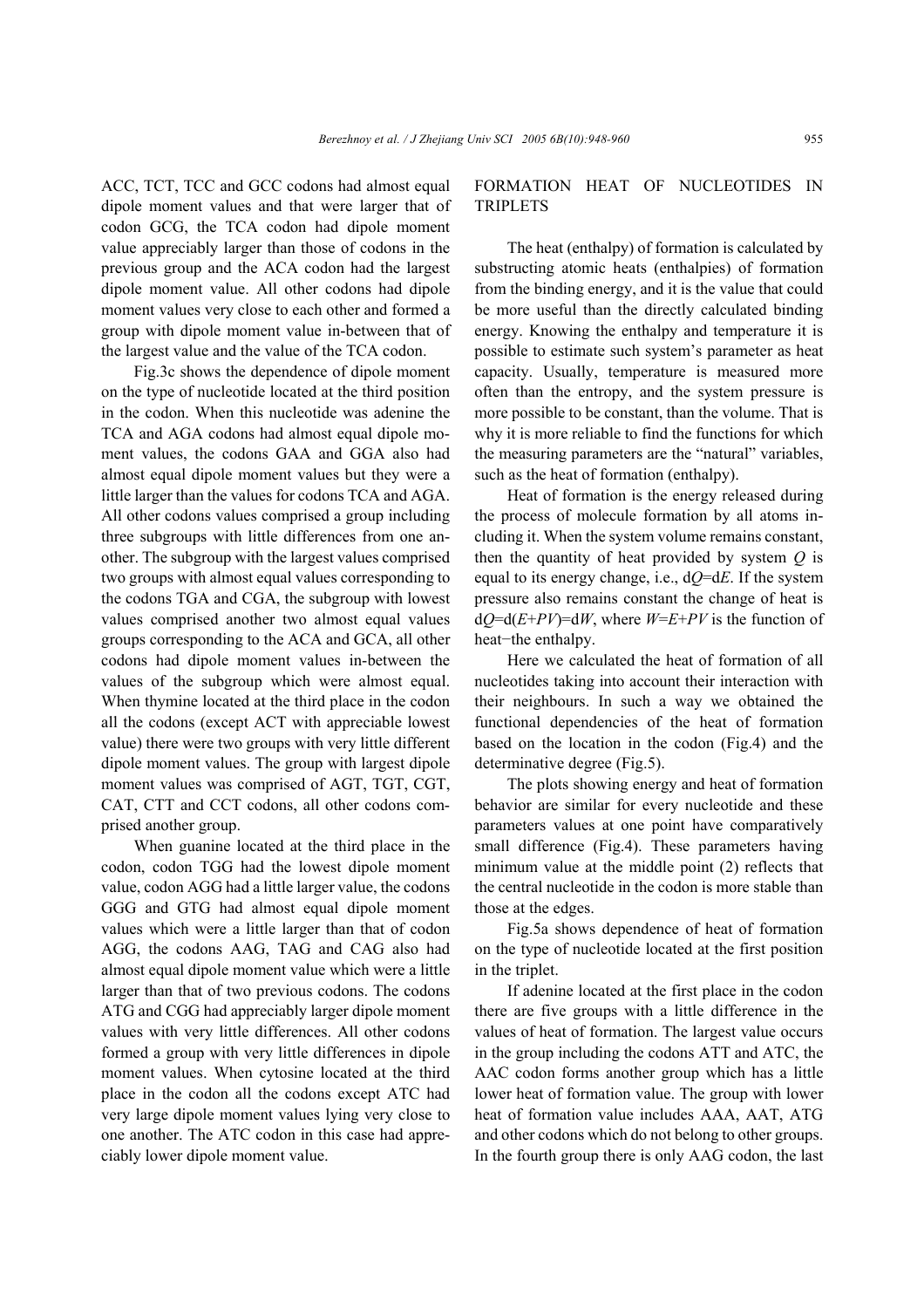group which has the least energy among all the groups including AGA and ACC codons.

When thymine located at the first place in the triplet there were multiple groups with different heat of formation values. These groups contain the following sorted by decreasing heat of formation codons: TTT, TCC, TTG, TCA, TGC, TCT, TTC, TGT, TCG, TTA, TAC, TAT, TAA, TGG, TAG, TGA.

When guanine located at the first place in the codon, the codon GTG had minimum heat of formation value at this point. The GTT and GTA codons had maximal heat of formation value, the codons GCC, GAT, GAC, GAA, GCG, GGC and others formed a group with almost equal heat of formation values. The codons GAG, GGT and GCA had lower and almost equal values, the codons GGG, GCT and





**Fig.4 Dependence of nucleotide heat of formation from its place in codon** 

**Fig.5 Dependence of heat of formation for nucleotides on the different places (X) in codon from determinative degree (a) The first place; (b) The second place; (c) The third place**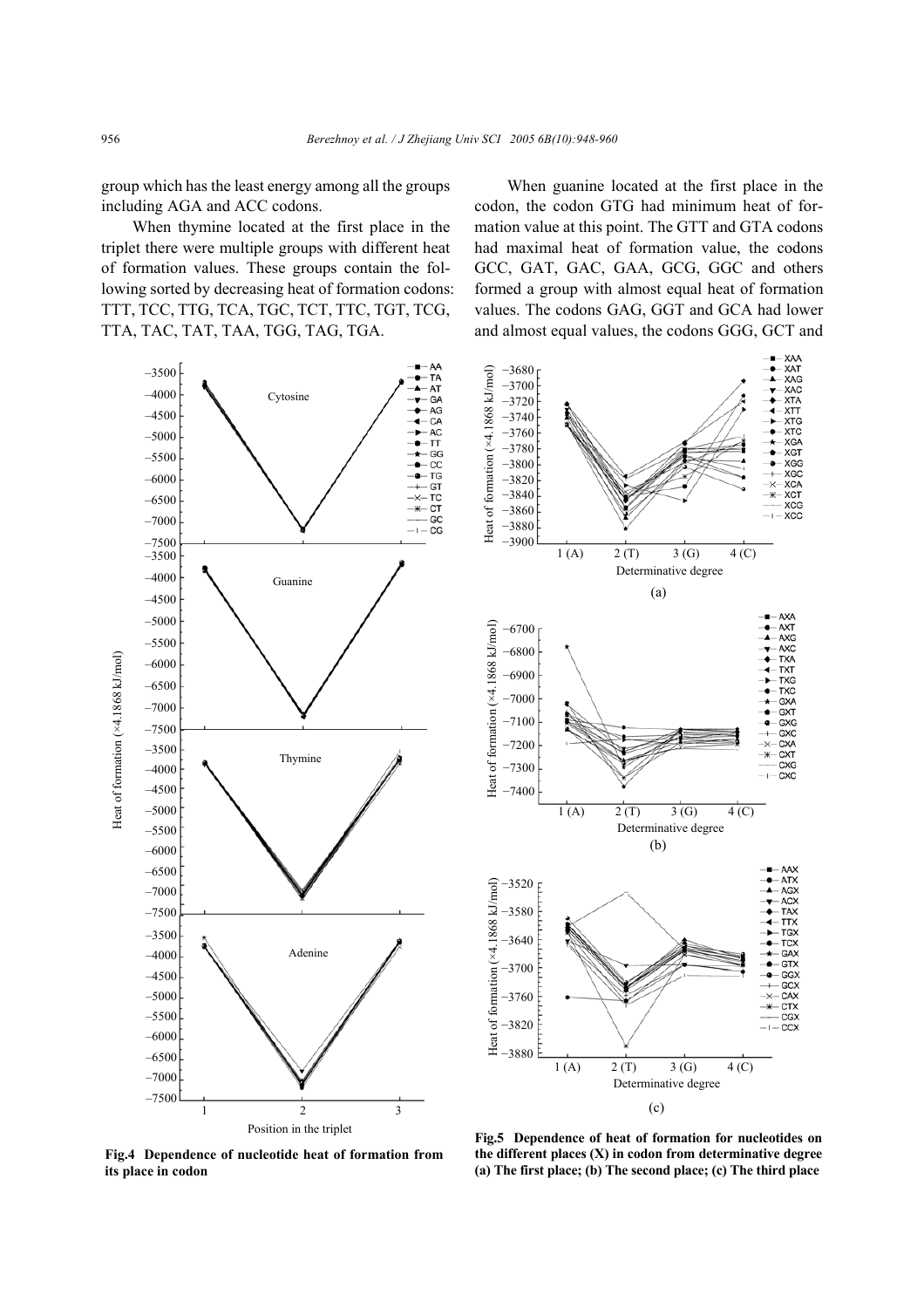GCT in the graph are lying one under another, so they are sorted by decreasing heat of formation values.

In the case of cytosine located at the beginning of the codon, the codons CTA, CTC, CTT and CTG had the largest values of heat of formation at this point (the CTA codon had the largest heat of formation value), the codons CAG, CGC, CGT, CGG hadthe lowest values of this parameter (the CGC codon had the minimum value) and all other codons combine into a group with larger value of heat of formation.

Fig.5b shows the dependence of values of heat of formation on the type of nucleotide located in the middle of the codon. If the nucleotide in the middle of the codon was adenine, the codon GAA had appreciably larger energy of heat transformation than all other codons at this point. The codons TAT and GAT form another codon group with lower energy of heat transformation, another group with much lower value of energy formation were the codons GAC, TAG and AAA. The group with the lowest energy of heat transformation contained only CAC codon, the group with a little larger energy of heat transformation contained AAG, CAT and GAG codons. The group containing all other codons with heat of formation values in the graph is the third one from the bottom if the groups are sorted by increasing heat of formation value.

When thymine located in the middle of the codon, the largest value of heat of formation was that of the TTC codon. The group with lower heat of formation values contained the ATT, CTC and TTG codons, the group with much lower heat of formation values contained the following codons: ATC, TTT, TTA and ATA. The group with the least heat of formation value contained the codons GTC and CTT. The group containing all other codons has bigger value than the group described before, but lower value than other groups.

When the guanine or cytosine located in the middle of the codon the heat of formation values of different codons lie very close to one another. In the case of guanine located on the second place in the codon, the GGT, GGC, TGA and TGC codons formed the codons group having the largest heat of formation value. The group with lower values contains the GGA and TGT codons, another group with

much lower values contains the AGT and GGG codons.

The next group with much lower heat of transformation value contained the AGA, TGG and AGC codons. The CGA and CGG codons formed the group with the least heat of formation value and the codons AGG, CGT and CGC formed another group with larger values than the group with CGA and CGG codons. If the cytosine located at the second place in the codon, the group with the largest values of heat of formation contained the GCT, GCC, TCA, TCC and GCA codons, the group with lower values contained the GCA, TCT and ACT codons, all other codons except CCG formed the group with much lower values. The codon CCG had the least heat of formation value at this point.

Fig.5c shows the dependence of the heat of formation values on the type of nucleotides located at the third place in the codon. When adenine located at the end of the codon, the GGA codon had the largest heat of formation value, the TCA codon had the lowest value and was appreciably lower than other heat of transformation values, the codons ACA and CCA had larger value than TCA but lower than that of the group containing all other codons forming the fourth group at this point.

When thymine located at the third place in the codon, the codon CGT had the largest heat of formation value, and was appreciably larger than other values, the CTT codon had the least heat of formation value, and was considerably lower than other values. The codons CCT, CAT, TCT and CCT were sorted by increasing heat of formation values, all other codons except ACT formed the group with larger values than those of the four codons described before, the ACT codon had larger value then this group.

When the guanine located at the third place in the codon, the codon CCG had the least heat of formation value, the group with larger values contained the codons GCG, ACG and TCG. All other codons formed the group with the largest values of heat of formation.

In the case when cytosine located at the end of the codon, the codon CCC had the least heat of formation value, the TCC codon had a little larger value and all other codons were in the group with the highest heat of formation value.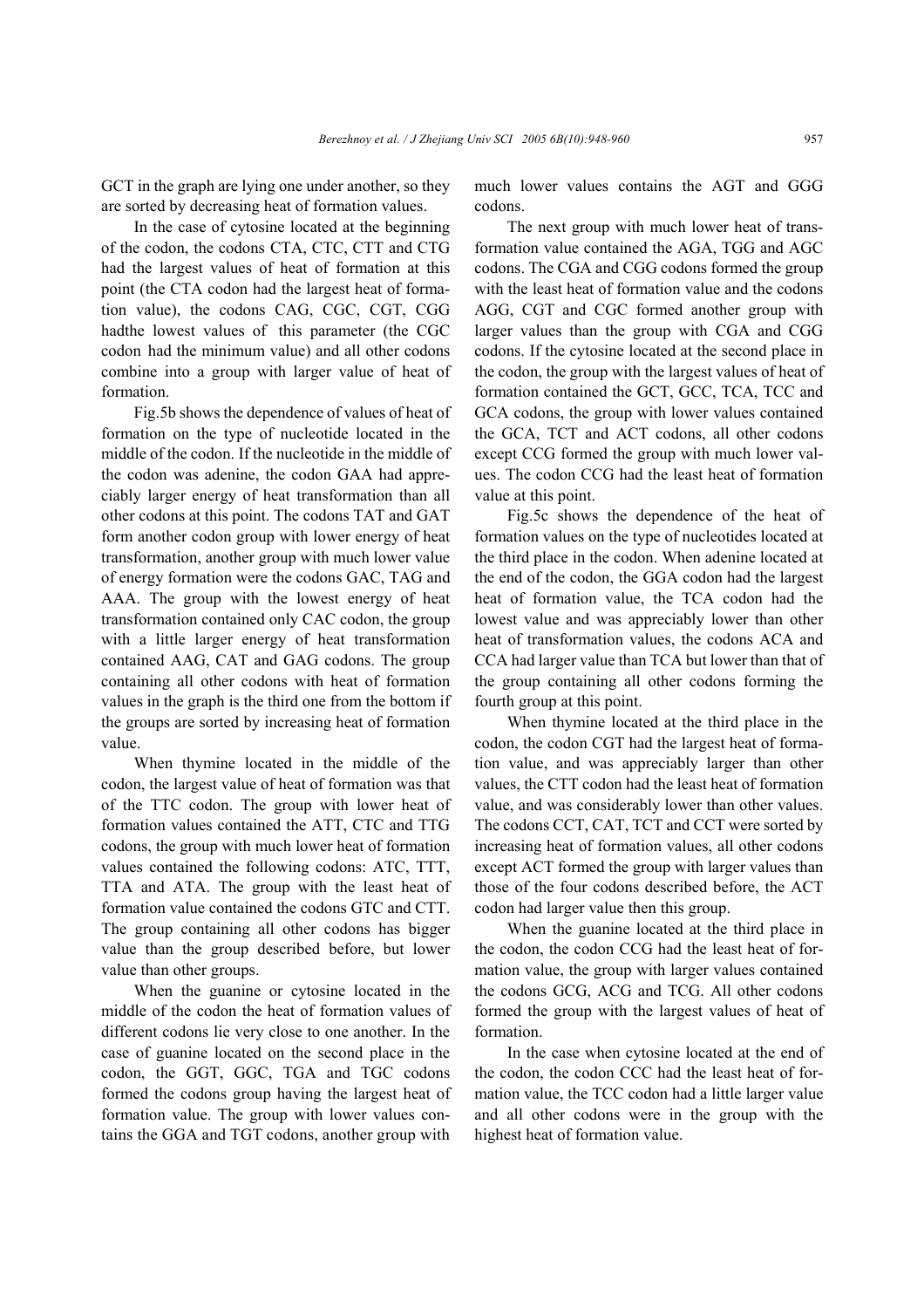# ENERGY OF MOST STABLE MOLECULE CONFORMATION IN TRIPLETS

The energy of the most stable molecule conformation is the minimal of its possible energy. The molecule conformation is more stable when this energy is lower. Knowing the value of the most stable conformation energy of the molecules, we can possibly compare which molecule in the set is the most stable. We can do so in the case of molecule parts combined with each other in different sequence. When a part surrounded by other parts has the minimal total energy value the unit containing all the parts in certain order is more stable than any unit containing these parts in another order.

Here we calculated the energy of the most stable conformation of all nucleotides taking into account their interaction with their neighbours. In such a way we obtained the functional dependencies of the energyof the most stable conformation on the basis of the place in the codon (Fig.6) and the determinative degree (Fig.7).





**Fig.6 Dependence of energy of most stable nucleotide formation from nucleotides place in codon** 

**Fig.7 Dependence of energy of most stable nucleotide formation of nucleotides basing on the different places (X) in codon from determinative degree (a) The first place; (b) The second place; (c) The third place**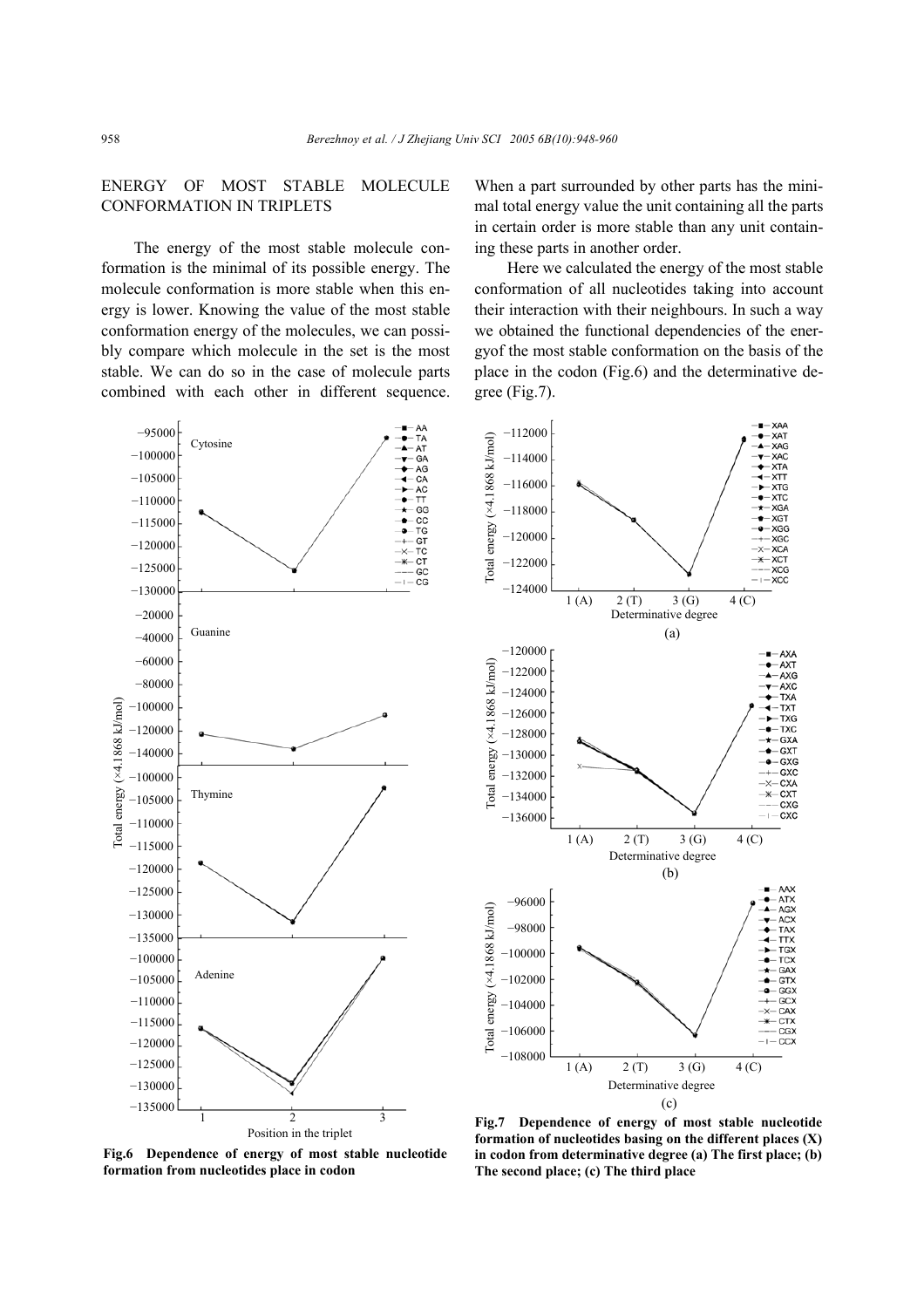Fig.6 shows that all curves practically coincide except for that of adenine in the middle of the codon. The common trend was getting minimal value at the second position for all cases.

The dependence of the energy of the most stable conformation from the determinative degree (Fig.7) indicated the minimum for the determinative degree *d*=3 (guanine).

## COMPARISON OF CODONS AND ANTICODONS

It is interesting to compare physical values of codons and anticodons. In our case we call codon a definite triplet, and its anticodon another triplet having bases complementary to the first one. For convenience, we divide all triplets into two sets, codons



**Fig.8 Comparison of physical parameters for codons and anticodons (a) Comparison of dipole moment for codons beginning from guanine and anticodons beginning from cytosine; (b) Comparison of dipole moment for codons beginning from adenine and anticodons beginning from thymine; (c) Comparison of heat of formation for codons beginning from guanine and anticodons beginning from cytosine; (d) Comparison of heat of formation for codons beginning from adenine and anticodons beginning from thymine; (e) Comparison of energy of most stable formation for codons beginning from guanine and anticodons beginning from cytosine; (f) Comparison of energy of most stable formation for codons beginning from adenine and anticodons beginning from thymine**